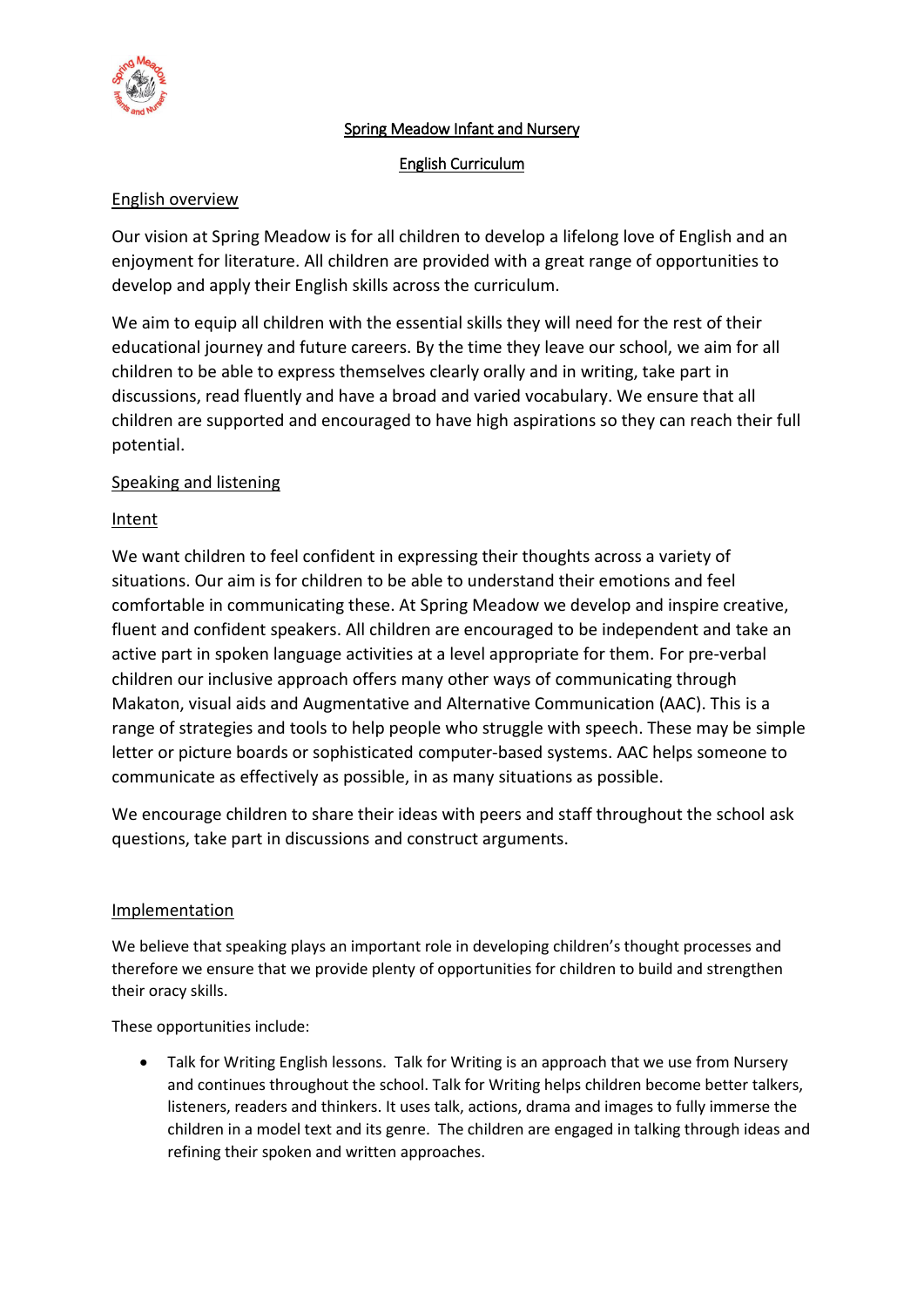

- Subject specific vocabulary being taught explicitly with word banks displayed in all classrooms on working walls.
- Talk partners used in all curriculum areas.
- Paired and collaborative work, including discussions and debates
- Listening to and discussing stories as a whole class.
- All staff develop children's speaking and listening by using age-appropriate language, modelling and remodelling correct sentence structure and repetition using the my turn- your turn approach.

It is important to highlight that there are opportunities for children to develop their oracy skills outside the curriculum. These activities include:

- **•** Assemblies.
- School Council– giving the children a chance to give their views about their school life.
- Pupil voice discussions in all subject areas.

Outside of school, we encourage parents to continue to model good speaking and listening practise including giving children opportunities to discuss their ideas, ask questions and pose arguments. Encouraging children to discuss and reflect on their day also allows them to develop their thoughts.

## Reading

#### Intent

As an infant school, teaching our children to read is the most important thing that we do. We believe that the teaching of reading is integral to a child's understanding and appreciation of the world. We have created a learning environment and ethos which promotes a love of literature, an enjoyment of reading for pleasure where children can become Independent, enthusiastic and motivated readers so they read more, find out more, know more and become more knowledgeable. We aim to develop children's confidence in reading using a wide variety of genre and text types to share in cultural experiences. We want them to develop the vocabulary needed to increase their understanding of texts and have the skills to tackle increasingly challenging texts. These tools enable children to become resilient, independent readers. It is vitally important that they read fluently with good understanding and develop the habit of reading widely and often both for pleasure and information.

Our approach to teaching reading provides the opportunity for children to acquire a wide vocabulary, an understanding of grammar and knowledge of linguistic conventions for reading, writing and spoken language. We also ensure that children develop an understanding and appreciation of the rich and varied literary heritage in England and other countries of the world. We use a wide variety of texts which demonstrate diversity and inclusion in different communities. We use a text-based approach which enables us to create opportunities for reading, discussion and opportunities to read during writing lessons and across the wider curriculum.

Reading is a key skill which is required for accessing other subjects of the curriculum. It provokes thought in children and provides the platform for them to use their imagination, broaden their perspective on the world around them enabling them to see beyond their everyday experiences. We encourage reading for pleasure through providing a choice of challenging and enriching texts as well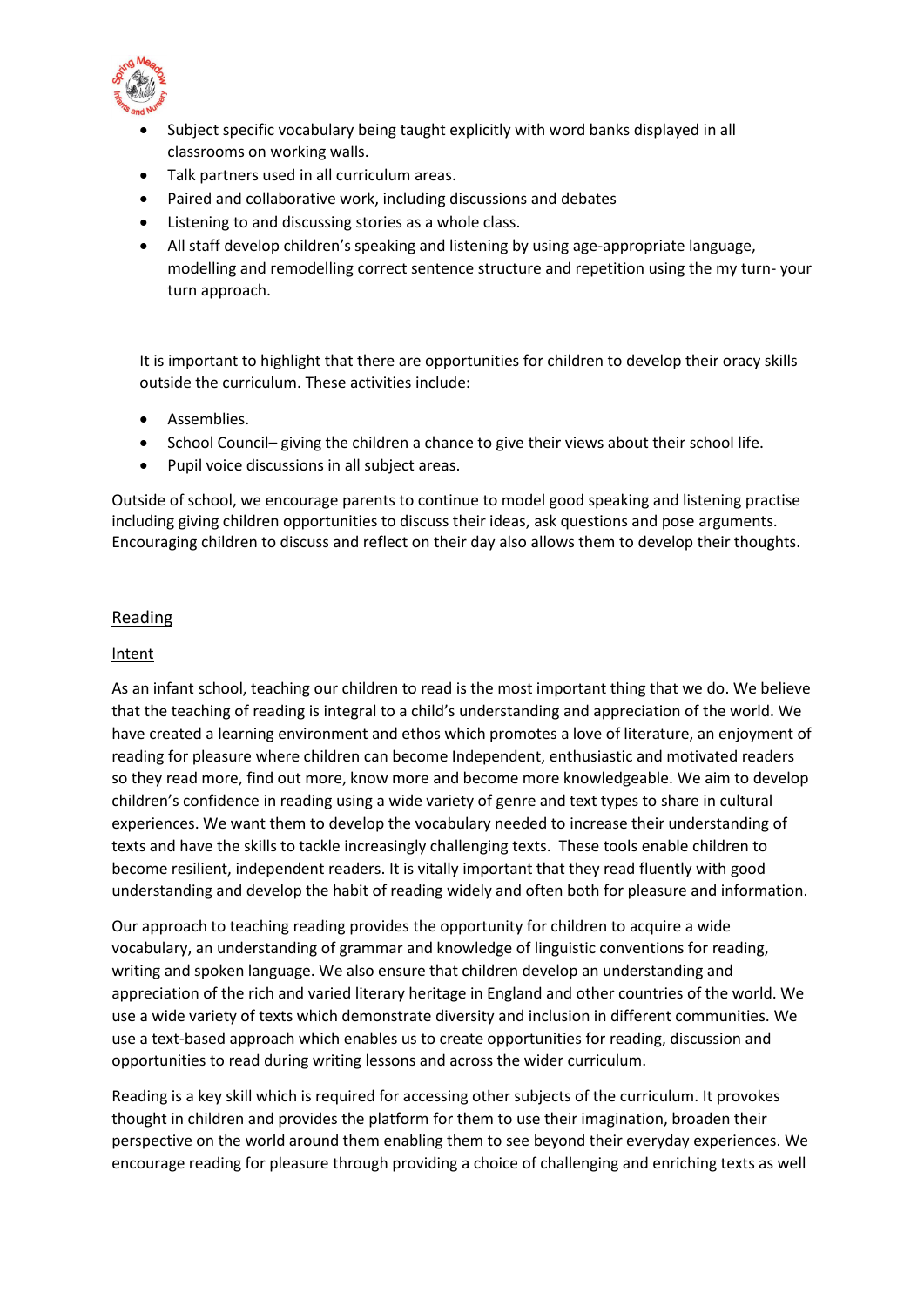

as building in time for children to read independently and as part of a whole class. All children have daily opportunities to read a variety of material in school, including regularly with an adult.

We seek to instill a love of reading in our children where they are passionate about literature, whilst simultaneously creating fluent and confident readers who can comprehend what they have read.

# Implementation

Our adults lead by example through daily story times across the school where they share their passion for books and spark an interest in the children. Regular visits to our library ensure that children have access to a vast variety of literature across a range of genres and authors, as well as non-fiction and poetry books. Dedicated time for reading in school ensures that all children acknowledge the importance of reading and have exposure to high quality literature. By having a strong reading culture embedded in our school, new experiences are opened to our children, as well as supporting them in developing a better understanding of other cultures. Our reading books are all decodable and each child has a fully decodable book which exactly matches their phonic knowledge and reading ability. These follow the Sounds write phonics programme. Every child has their own reading record book which is a point of contact between home and school.

## Writing

## Intent

At Spring Meadow, we strive for all children to be able to coherently express their creative ideas in writing and be confident in writing for a variety of purposes and audiences. We aim for all children to form clear legible handwriting and to be joining letters by the end of KS1.Writing is an essential skill that they will need throughout their lives therefore we hope to prepare them for this.

#### Implementation

Through our use of high quality texts, we foster children's interest in writing giving them a clear audience and purpose. Children are taken on a writing journey which builds their knowledge of writing for context and purpose. The progressive curriculum builds on prior knowledge from previous years allowing the children to explore a variety of genres. The writing continuum builds in the crucial skills of planning, drafting and re-drafting their writing. Grammatical skills and spelling structures are linked to the writing genre studied and underpin the writing process. We will broaden our children's exposure to high level vocabulary and build opportunities for the new vocabulary to be used in context and in other areas of the curriculum. We want our children to apply their understanding of vocabulary and grammatical features within and across the English and the wider curriculum as well as learning spelling strategies.

Our curriculum and high expectations ensure that our children develop a strong level of written English. From Nursery, we promote a passion for writing and create a comfortable, sharing